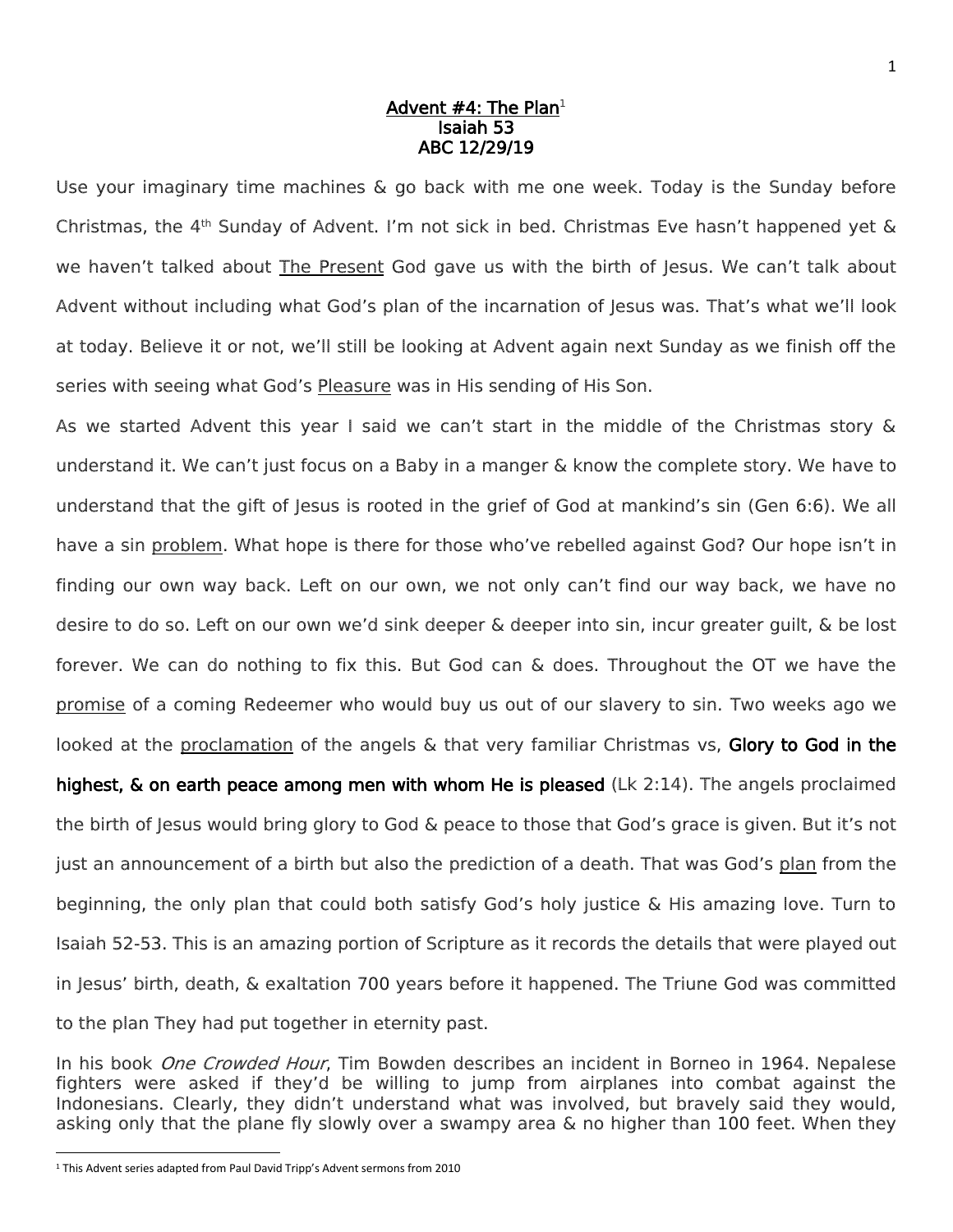were told that the parachutes wouldn't have time to open at that height, they replied, *Parchutes?* You didn't mention parachutes before!

That's commitment! But in the life & death of our Lord Jesus Christ we see an even greater commitment to His heavenly Father & their plan to fulfill the promise to our problem of sin. Beginning in Isaiah 52:13 & running through chpt 53, is the song of the Servant, the Messiah, who is promised by God to come to bring salvation to His people. It's also the most complete prophecy of the Lord Jesus Christ anywhere on the pages of the OT. Isaiah 52:13-53:12 PRAY This is a crystal-clear prophecy about the ministry, death, resurrection, & coronation of the Messiah, written more than 7 centuries before He came. It's the gospel according to God. Of all the OT's messianic prophecies, this one stands out for its richness & clarity. In particular, Isaiah paints a precise portrait of our Savior's sufferings. He explains in detail the true meaning of the Messiah's death as an atoning sacrifice for the sins of His people. Many key details from the events surrounding the death of Messiah are given here. For example, Isaiah speaks of the brutality of the wounds that were inflicted on Him (52:14), His silence before His accusers (53:7), His death (8–9), the place of His burial (9), & the ultimate triumph of His finished work (11). It even alludes to His resurrection (10). The passage is also loaded with doctrinal themes: substitutionary sacrifice (4–6, 10), the forgiveness of sins through the shedding of blood (5), the sinlessness of this **despised & rejected** Servant who dies for His people (9), the initiative of God in providing atonement for sinners  $(10-11)$ , the justification of many  $(11)$ , & the intercessory work of the One who offers Himself as a sacrifice (12). In fact, nowhere in the OT does the gospel of Jesus shine more clearly than here. This isn't only a beautiful revelation of Jesus' saving death in the place of sinners, but also a stunning validation of its truth. He not only died for sinners so we could be saved, He died for sinners in fulfillment of prophecy so we could know more surely that we are saved. This is the most important truth ever given. It's nothing less than the good news of salvation for sinners by the death of the Servant of Yahweh, the only acceptable sacrifice to take away the sins of the world. What happened to Jesus on this earth in His incarnation was the plan of God. It wasn't a surprise nor a plan B. It was the plan & purpose of God.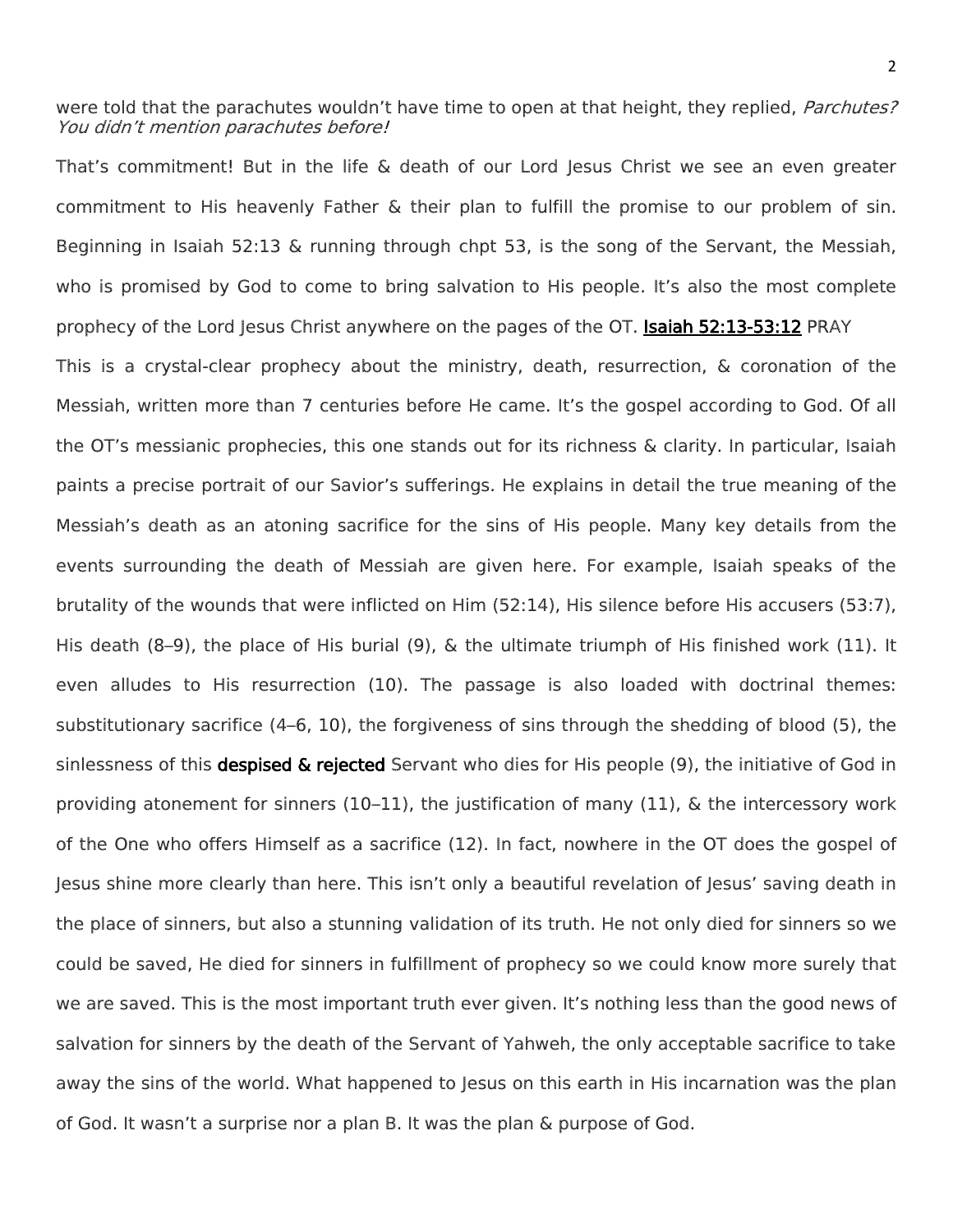The passage is divided into 5 stanzas of 3 vss each. The  $1<sup>st</sup>$  line of each gives a summary of that section. In fact, the  $1<sup>st</sup>$  stanza, 52:13-15, gives a summary of the whole section.

1. Suffering Leads to Glory (52:13-15) Isaiah 52:13 begins with the word, Behold. This is God speaking, the Lord Yahweh, Jehovah Himself. What does He say? 13-15

A. The Servant Exalted (13). Who is this Servant? This Servant is clearly God because vs 13 says, He will be high & lifted up & greatly exalted. All 3 of those verbs are used to describe God Himself in Isaiah 6:1 (33:10; 57:15). & John says the vision in Isaiah 6 of God high & lifted up & sitting on a throne & holy, holy, holy, was a vision of Jesus Christ (Jn 12:38-41). Peter quotes Isaiah 53:5 & applies it to Jesus (1 Pt 2:21-24). He says in 1 Pt 1:10-11, the prophets who prophesied of the grace that would come to you made careful searches & inquiries, seeking to know what person or time the Spirit of Christ within them was indicating as He predicted the sufferings of Christ & the glories to follow. In Acts 8 the Ethiopian eunuch was reading Isaiah 53 when Philip joined him. The eunuch asked, Please tell me, of whom does the prophet say this? Of himself or of someone else?  $\&$  Luke tells us, Philip opened his mouth,  $\&$  beginning from this Scripture he preached Jesus to him (Acts 8:35). Clearly, this is Jesus the Messiah. This Servant is God Himself. Vs 13 says this Servant will **prosper** as God intends Him to.

B. The Exaltation Through Humiliation (14-15) The theme announced in vs 13 is developed in 14- 15. The exaltation follows humiliation. In vs 14 they were astonished because His form & appearance were so **marred**. That describes a spoiling, a destruction, an appearance-changing affliction. The exaltation is reported in vs 15. Kings are astonished that He, of all people, should be so exalted. When they see God's plan at work, they'll realize that this suffering Servant will be exalted.

2. Suffering is Offensive (53:1-3) The 2<sup>nd</sup> stanza begins to trace the development of the suffering by showing it raises disbelief & thoughtfulness in the people who observe it.

A. Did Not Believe It (1). If we paraphrased vs 1 we'd say something like, No one ever imagined this. The vs is expressed in the form of questions. If they'd reflect on the suffering Servant they'd realize God was at work fulfilling His promises. But that realization would take belief & revelation.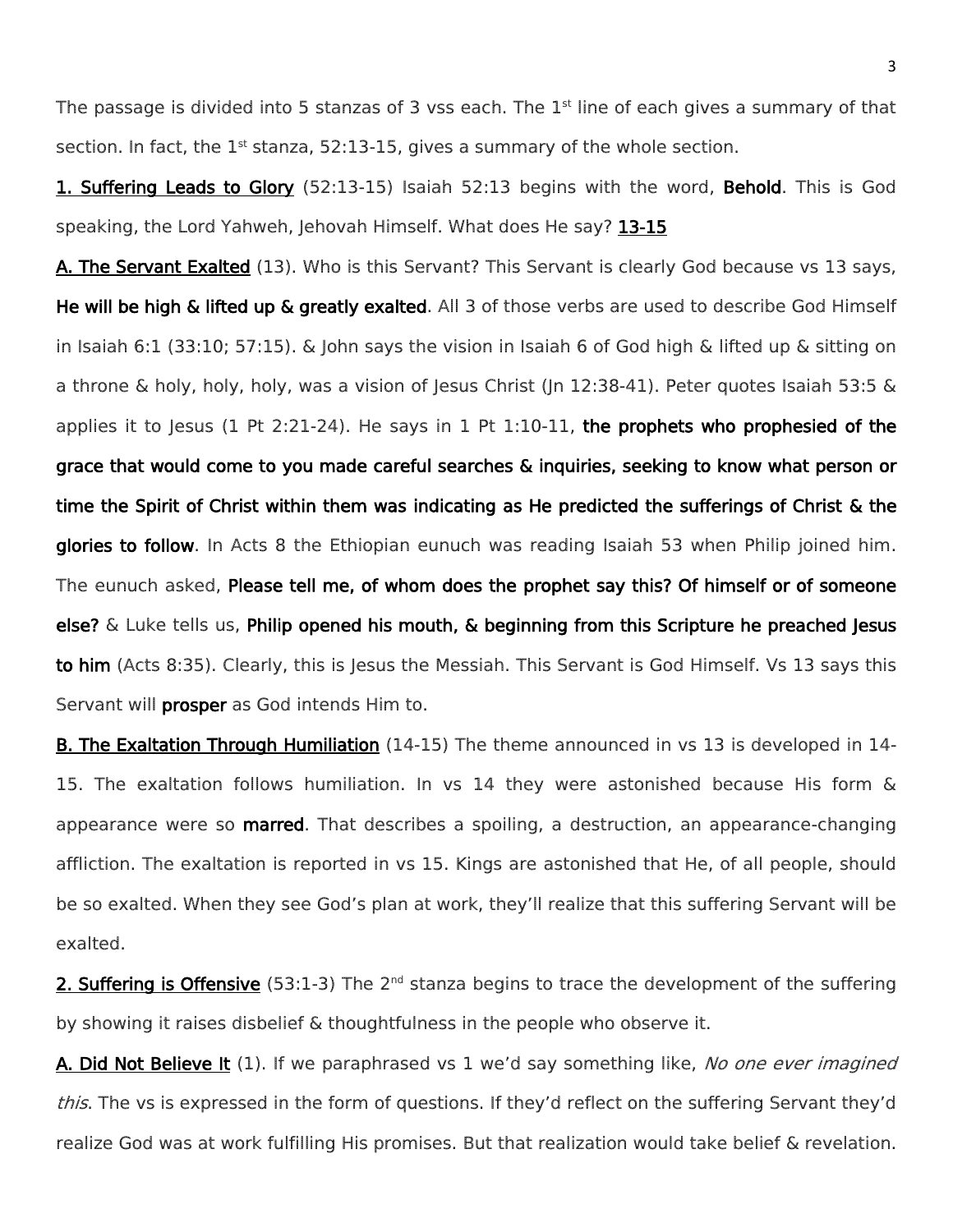But Israel couldn't then & many today can't believe such suffering was at the heart of God's redemptive plan.

B. Suffering is Observed (2-3) His beginnings were thought to be insignificant & His sufferings were offensive. Vs 2 describes His beginnings like a tender shoot & like a root out of parched ground. Who would have thought a carpenter's son (Mt 13:55) from Nazareth would figure prominently in God's plan. There was nothing appealing or attractive in His appearance that would make people rally to Him. He was despised, looked down on, held in contempt, as well as forsaken & rejected. His life was filled with grief & sorrows. The suffering Servant Himself shared the suffering of the world so He might redeem the world.

3. Suffering is Vicarious (4-6) The 3<sup>rd</sup> stanza reflects a staggering awakening, a sudden realization of why God's Servant had to suffer such humiliating agony. It isn't only the theological key to this passage, it's also the core of everything Scripture teaches about how our problem with sin is atoned for. Jesus' sufferings weren't without purpose. His suffering, while undeserved, was done vicariously.

A. Suffering is Punishment The suffering of the Servant was by the hand of God. Why? The reason was sin, yet the sin wasn't His, but ours. Vs 4 makes this clear & vss 5 & 6 amplify it. The sufferings described in this passage include the outpouring of God's wrath in righteous retribution for the sins of those who rebel against Him. He was indeed stricken, smitten by God, & afflicted (4). In other words, the Servant's wounding & crushing weren't merely unintended side effects of our sin. He was no martyr. He wasn't an accidental victim. His sufferings aren't collateral damage somehow caused by a chain of events set in motion by mistake. Isaiah is describing a purposeful act of penal substitution carried out by the sovereign will of God the Father.

## **B. The Punishment is Redemptive** (5-6) Note the parallelism of **vs 5**:

The contrast is between  $\lim_{x \to a} x$ . All His suffering was because of our rebellion & sin. If you find this shocking, that's precisely the point. The price our Savior paid to redeem His people from the guilt & bondage of sin was horrific. Scripture never tries to soften the dreadful aspects of this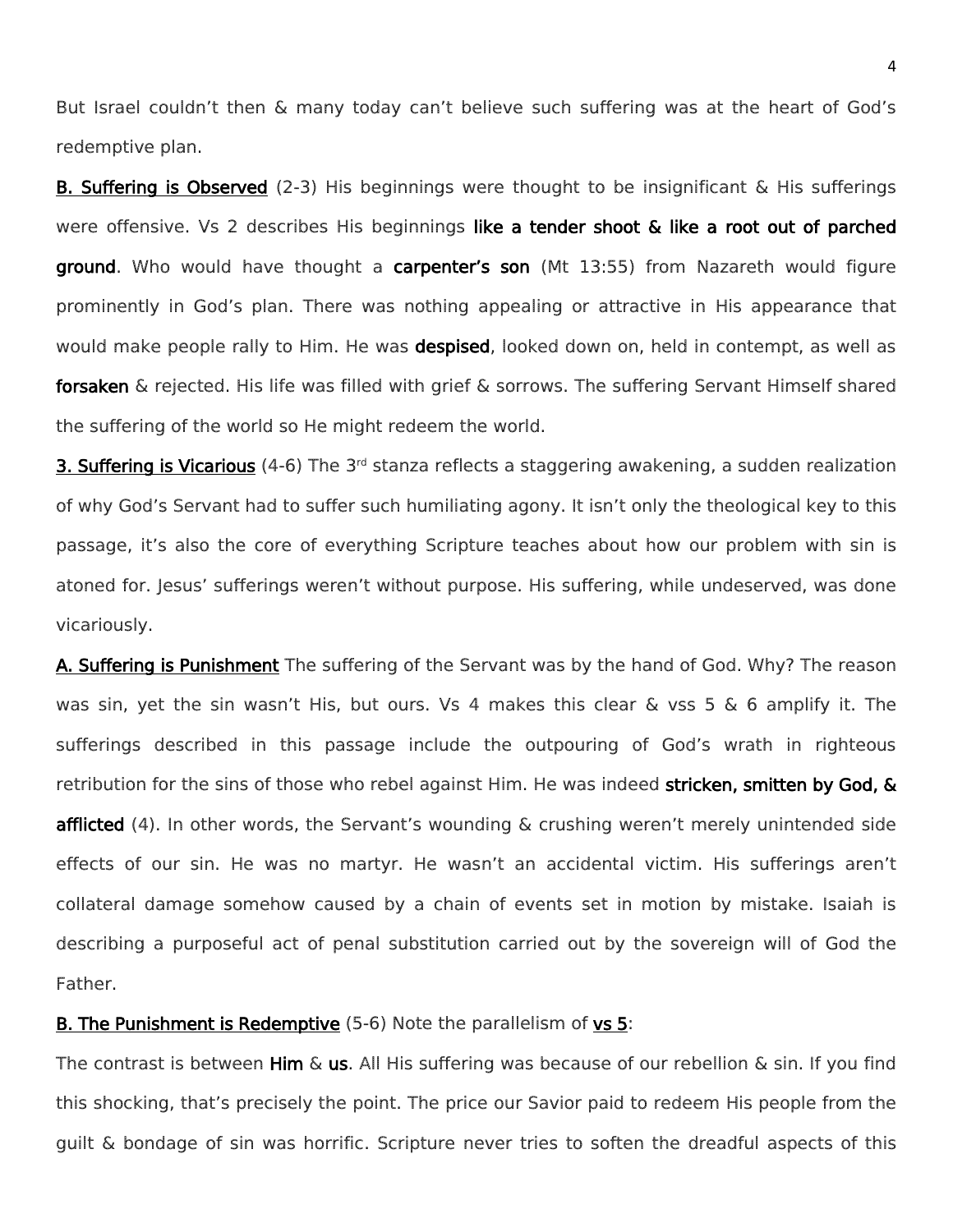truth, especially if it means toning down the awful reality of the righteous wrath of God. *Crushing* has to do with the physical suffering of Christ. Every moment of Christ's life was physical suffering. He didn't just begin to suffer on the cross; His whole life was one of suffering. The manger began His suffering; He suffered every day as He subjected Himself to the harsh realities of life in a fallen world. But there was emotional suffering as well. That's the **grief** in vs 10. He was despised, rejected, pierced, crushed, chastened, scourged, & it all reached a crescendo on the cross when He cried out, My God, My God, why have You forsaken Me? (Mk 15:34).

Isaiah explains the purpose of this vicarious or substitutionary suffering as redemptive with the phrase, the chastening for our well-being or peace  $\&$  by His scourgings we are healed. This wellbeing, this peace & healing is ours because of His suffering. The pain was His because of the sin that was ours. In other words, the suffering was in our place. The vicarious anguish He endured brought spiritual healing & peace to us. His suffering was redemptive. We see this again in vs 6. The vs begins  $\&$  ends with all. Substitutionary suffering of this Servant touches all who've sinned, which includes every one of us. That's mankind's problem. That's our problem. & this is God's plan. A 2<sup>nd</sup> Adam had to come. The 1<sup>st</sup> Adam had failed & so a 2<sup>nd</sup> Adam had to come. Jesus is that 2<sup>nd</sup> Adam, & He had to be willing to live in the middle of the harsh realities & the temptations of life in a fallen world. But His vicarious suffering wasn't a curse. It's a service to God & is based on love. His suffering removes sin. Remember Moses interceding for his sinful people, asking God to take his life so wrath could be averted from those worshiping the golden calf (Ex 32:30-35)? That's noble & unselfish but it can't remove sin. What all human vicarious suffering had failed to do, what all the sacrifices offered daily failed to do, the suffering of our Lord accomplished. Seven centuries after this was written Jesus came & fulfilled this prophecy completely. This was God's plan to solve or problem. It's what He'd promised & proclaimed. His Son's vicarious suffering was for our good, our well-being, so that our peace with God could be redeemed. But He had to be willing to be obedient in every way, in every thought, in every desire, in every word, & every action. He must be obedient so as He goes to the cross, He is the perfect Lamb of God who can now carry our sins, satisfy the anger of God so we could receive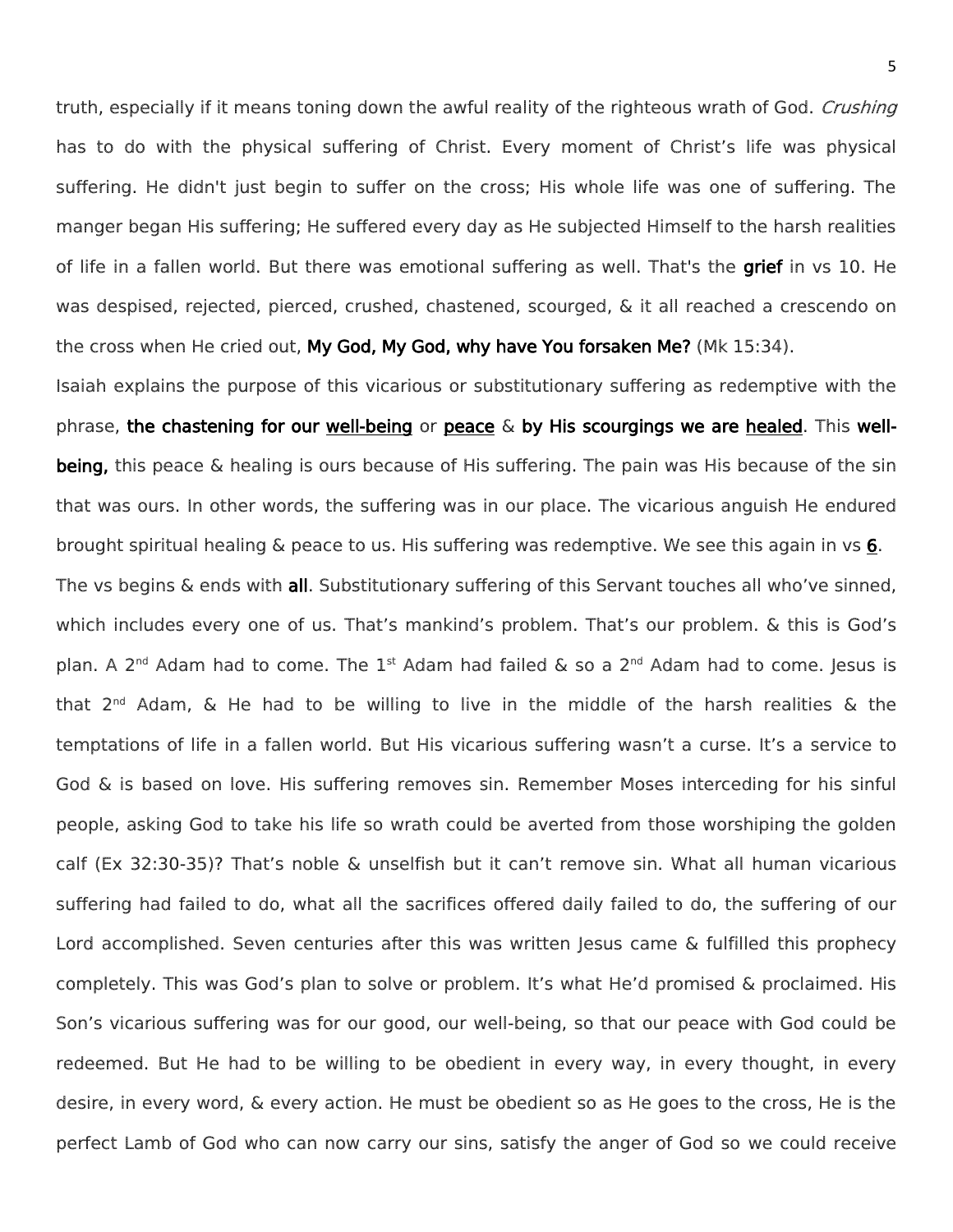forgiveness, acceptance into the family of God, righteousness given to us through Christ, & eternal life. That's the plan.

We had a problem we couldn't solve. It's called sin. We can't escape or defeat it. We needed to be rescued. That's why the promise of a Savior is so precious. & so, from day one, that little Baby was destined to die. But the cross isn't a moment of defeat, it was God's plan. He came to be the sacrificial Lamb. He came to be the offering that would satisfy God's wrath. In that one cruel death, life would be given to many, that there'd be a world-wide family of every language group, & every location of the globe, of every period of history, who would be given new life through the death of His Son. What a plan! One death & innumerable lives being given! When God placed this mission in the hands of Jesus, He put it in good hands. Jesus would be faithful; He'd do everything the Father asked Him to do, & in so doing, would provide for us not only eternal life, but eternal hope. Jesus was faithful. He was willing. Never even for a brief moment did He reconsider. He accepted His Father's will & through Him, our problem is solved.

4. Suffering is Accepted (53:7-9) If the 3<sup>rd</sup> stanza announced it was for the sins of the people the Servant suffered, this stanza declares He Himself was sinless, & yet silently submitted to all the injustice laid on Him.

## A. Servant is Silent 7

Although He was oppressed & being led to slaughter, He didn't open His mouth. Why was this Servant silent under suffering? Because He knew the truth. It had been said of Him, My servant will prosper (52:13). He knew what He was about. He had no guilt of His own & no doubts of God. He knew it wasn't punishment He was enduring for Himself, but a service He was performing, one given Him by God, a service for our salvation, a service sure of results that were glorious.

B. Servant is Innocent In vss 8-9 the prophet says the Servant was innocent. He'd done no violence & no guile was found in Him. Yet He was taken to judgment. It was judicial murder & they gave Him a convict's grave. On this note the stanza ends. He was innocent, but He willingly submitted to an oppression that carried Him to a humiliating death & burial. From all appearances, an innocent Man's life ended fruitlessly. But nothing could be further from the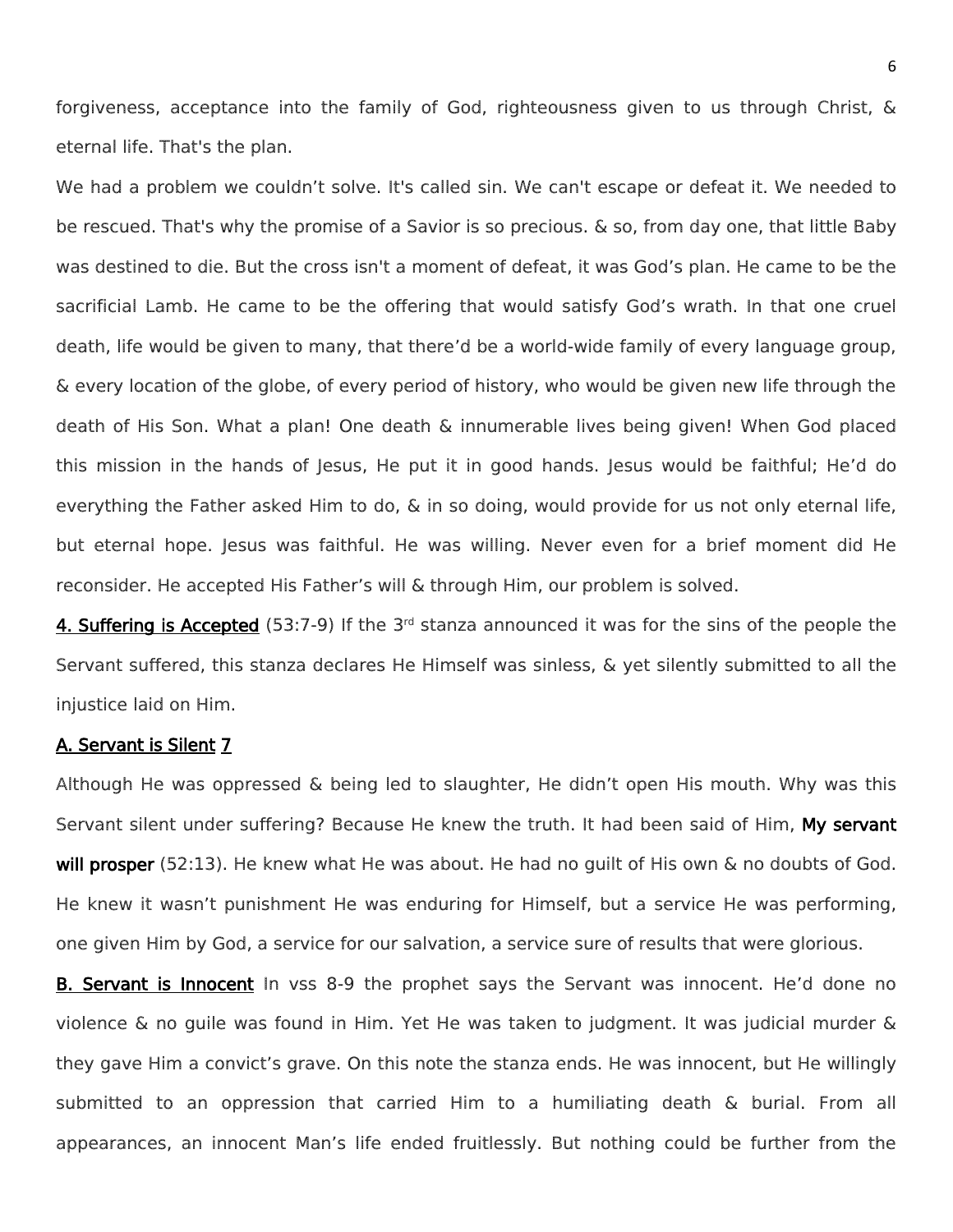truth. This was God's plan. Nothing less than the vicarious, substitutionary, sacrificial atonement of Christ in the place of sinners. He, the sinless Son of God, was made sin for us. He bore in His body our sins on the cross. The Lord was pleased to crush Him even though there's no violence or deceit in His mouth (9). In other words, He's perfectly holy, perfectly righteous, & perfectly sinless. In spite of His sinlessness, God is pleased to crush Him, His own Son, putting Him to grief. Why? Because that was the plan.

**5. Suffering was Effective** (53:10-12) It appeared to many that the death of this Servant was a tragedy. It was a perversion of justice. People might see & think God forsakes His own. On the contrary, the  $5<sup>th</sup>$  stanza tells us God's will & pleasure was in it.

A. Suffering was God's Will (10) The Lord was pleased to crush Him begins the theological explanation of the suffering. Pleased doesn't mean enjoyment, but God willed the suffering, it was His plan coming to fruition. The Lord is doing something to Him that is horrific. Men, of course, are unjustly crushing Him. They're doing the worst they can do with an unjust trial & brutality & abuse & harassment & punching & slapping & hitting & crowning with thorns & nailing & piercing. Men are doing the worst they can do, & they're pleased to do that. But here, God is pleased & delighted to crush Him. While men are doing the worst they can do, at the very same time God is doing the best He can do. Jesus' death is God's work. He is God's Lamb & the purpose & counsel of God has determined that He will die. It is God who laid on Him the iniquity of us all. It is God who crushes Him. It is God who cuts Him off out of the land of the living. God, who finds no pleasure in the death of the wicked, as Ezekiel 18 says, finds pleasure in the death of the Righteous One (11). God, who finds no pleasure in the death of sinners, finds full pleasure in the death of the sinless One. He's crushed agonizingly, painfully, excruciatingly, & God is doing the crushing. The words translated pierced  $\&$  crushed, according to one Hebrew scholar, are…

…two of the strongest words in the Hebrew language to describe a violent & painful death. "Pierced" conveys the idea of "pierced through, or wounded to death" (cf. Deut. 21:1; Isa. 51:9; see also Psa. 22:16; Zech. 12:10; John 19:34).… "Crushed" conveys the sense of "beaten in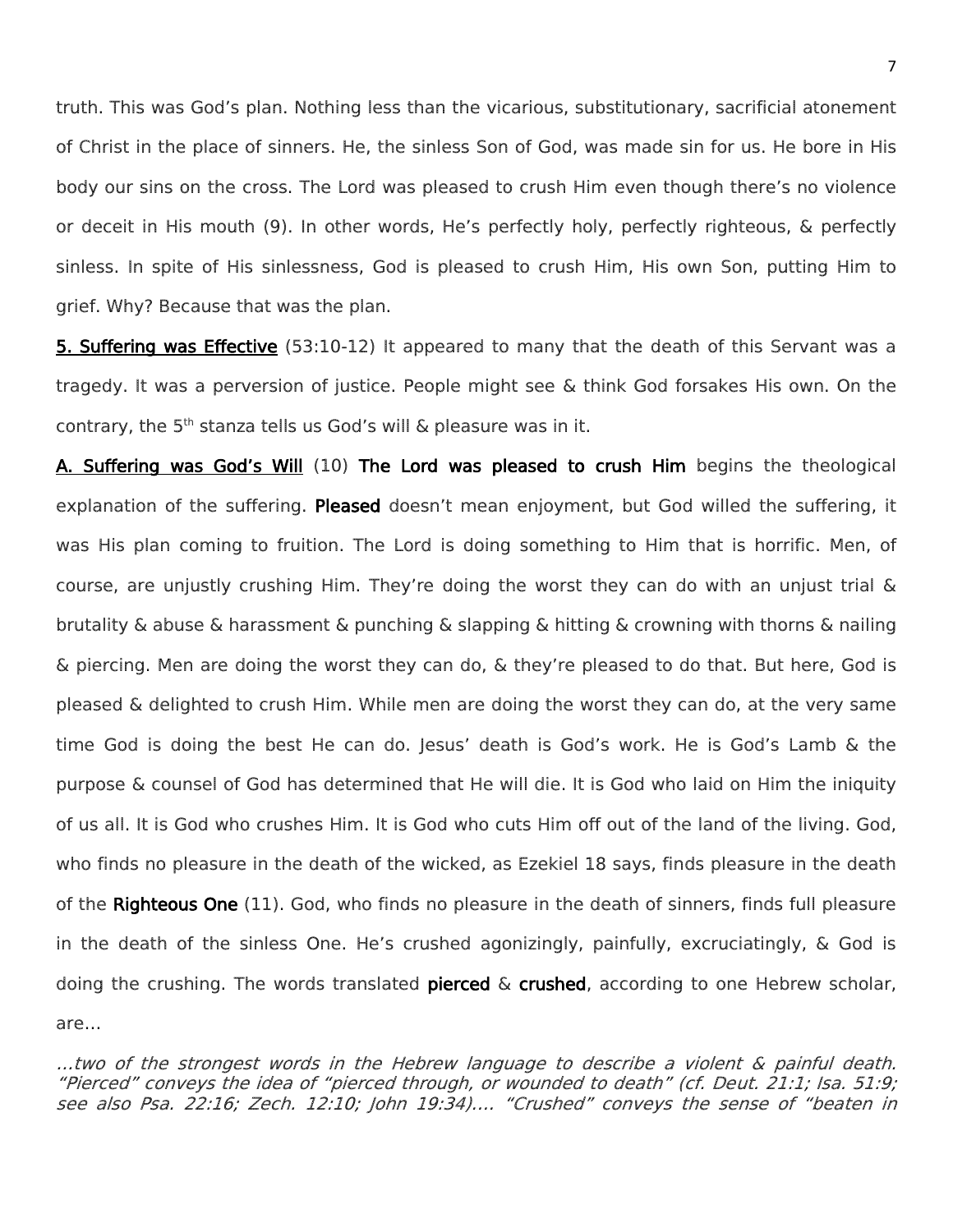pieces, destroyed." The Servant is thus crushed to death by the burden of the sin of others which He took on Himself, further weighted by the wrath of God due that sin. 2

All this done because it was God's plan to solve our problem.

**B. Suffering was for Our Justification** (10b-11) This suffering was powerful to bring about its intended results, the justification of sinners. God made this Servant a sin or guilt offering for many, so that by their knowledge of Him they might be justified. The **quilt offering** was the only OT sacrifice that was intended to atone for sin (Lev 5:16, 18: 7:7). The Servant's death is presented as such an atoning sacrifice. In the sin offering you had the recognition of sin bringing death  $\&$  the hope of a substitute (Lev 4). But in the **quilt offering**, because the whole animal was put on the altar, there was the picture of completion or complete satisfaction (Lev 5). The offering of Jesus was the guilt offering in the sense it was a complete offering. It provided full satisfaction. The debt is fully paid & the sinner set free. The sacrifice of the Servant as the full, atoning payment given to God to satisfy His holy justice & to pay in full the penalty for all the sins of all who'd ever believe. John says, He's the propitiation for our sins (1 Jn 2:2), the guilt offering that satisfies God for the sins of His people. Jesus' sinless death provided the complete satisfaction, the complete sacrifice to which nothing can be added. God's justice is satisfied. If God's justice is satisfied, what happens to the sacrifice? The Servant dies for others & then stays dead? No, the middle of vs 10 says, He will see His offspring, He will prolong His days, & the good pleasure of the Lord will prosper in His hand. As a result of the anguish of His soul He will see it & be satisfied. What's going on here? He's been crushed, put to death, so how can He see His offspring  $\&$  prolong His days? How can He see it  $\&$  be satisfied (11)? He'd have to be alive, right? This is a statement of God's plan predicting not only the atoning death of Jesus but also His resurrection. This was all the plan of God. He will see His offspring (10). That's future tense. We'd all like to see the generations ahead, right? Some are blessed to see their grandchildren. Others their great-grandchildren. A few even their great-great-grandchildren. But that's about it. Maybe that's why we're so preoccupied with the ones behind us as well. Through DNA testing & genealogy databases you can check out generations of dead people that you've descended from.

 $\overline{\phantom{a}}$ 

<sup>2</sup> Duane F. Lindsey, *The Career of the Servant in Isaiah 52:13–53:12*, Bibliotheca Sacra 140, no. 557 (Jan–Mar 1983): p 24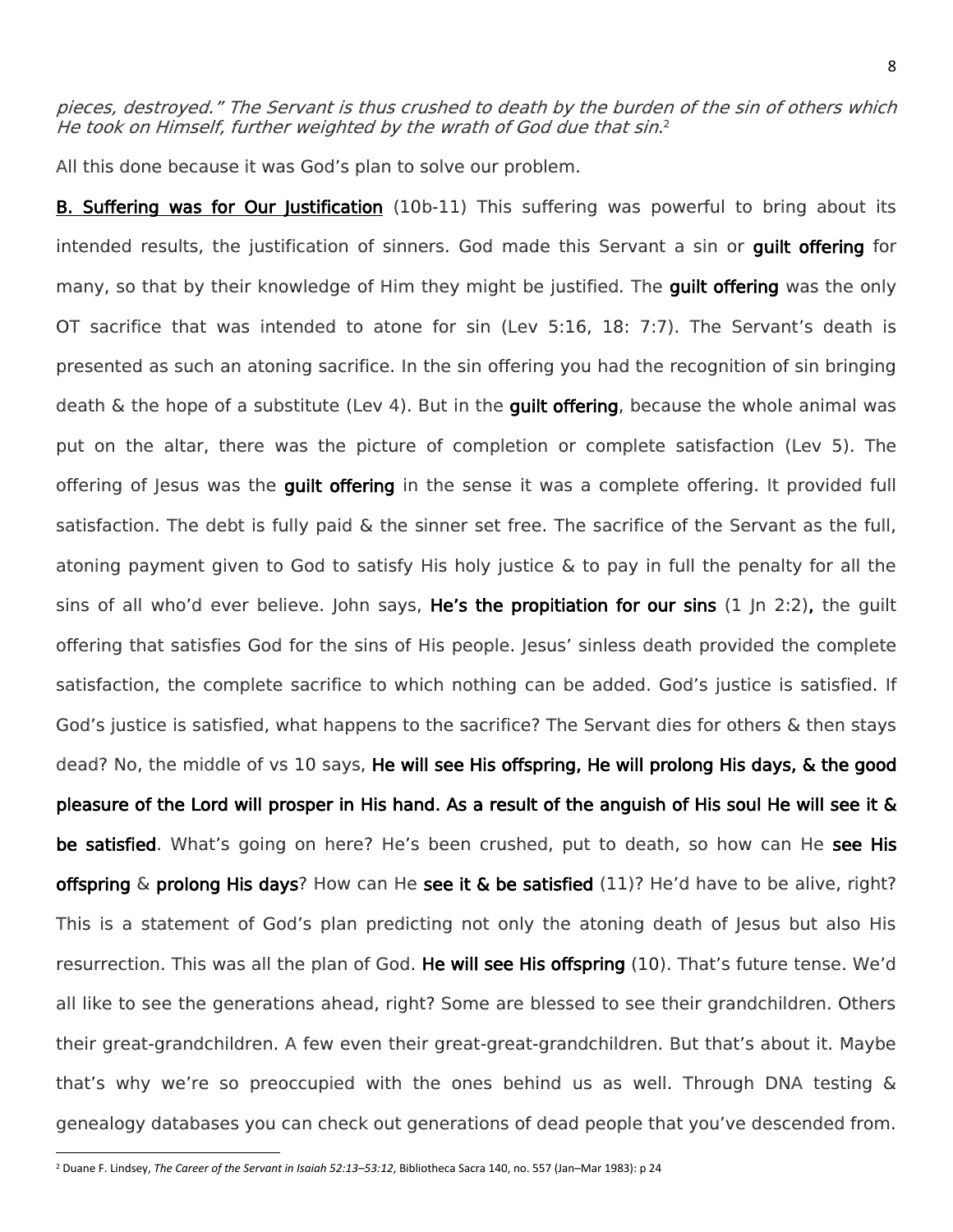While that may be interesting, it's a bad substitute for the fact that you're not going to see the ones in the future. I'd love to see how God's Kingdom progresses & how my descendants & our church fit into the purposes of God in the future. But I won't. So if He, Jesus, sees His offspring, He's got to be alive for a long time, right? Like forever & He will be. He'll prolong His days. He'll see the generations in the future. He'll see them all because He's alive forevermore. He'd have to be alive, wouldn't He, to reign & be exalted? Hebrews 2:9 tells us, He was made for a little while lower than the angels ... because of the suffering of death crowned with glory & honor, so that by the grace of God He might taste death for everyone. Then vs 10 adds, it was fitting for Him, for whom are all things, & through whom are all things, in bringing many sons to glory. In other words, He will see them all; all the ones He brings to glory He will see. In Jn 6 He says, All that the Father gives Me will come to Me, & the one who comes to Me I will certainly not cast out (Jn 6:37). He will live to see His posterity. He will see His bride complete. He will see His flock gathered into glory. That's what it said in 52:13, My Servant will prosper. Here His prosperity is indicated in the final phrase of vs 10, The good pleasure of the Lord will prosper in His hand. What's the good pleasure of the Lord? That through crushing Him He saves sinners. He will see it. Not only will He see it, He will do it. The good pleasure of the Lord will succeed, the work of Christ will be complete. God's pleasure is in saving sinners. To satisfy His pleasure in saving sinners, His Son had to die. That was His plan He brought to completion. He delights in crushing His Son so that He can delight in saving sinners who will forever & ever praise & glorify Him. All, this whole salvation, as Eph 1 says, is to the praise of His glory  $(1:6)$ .

## C. Suffering Leads to Exaltation 11-12

With this the passage comes full circle. God was satisfied, He was pleased with the obedient suffering of the Servant, whom we know to be our Lord & Savior, Jesus Christ. Because He bore the sins of many, because He made intercession for sinners in His self-sacrificing love, God appointed Him to honor  $\&$  glory. As the result of the anguish of His soul, He will see it  $\&$  be satisfied. What will He see? He'll see the plan to its completion. He'll see the good pleasure of the Lord succeed. He'll see His spiritual offspring. He'll see the redeemed gathered in. God is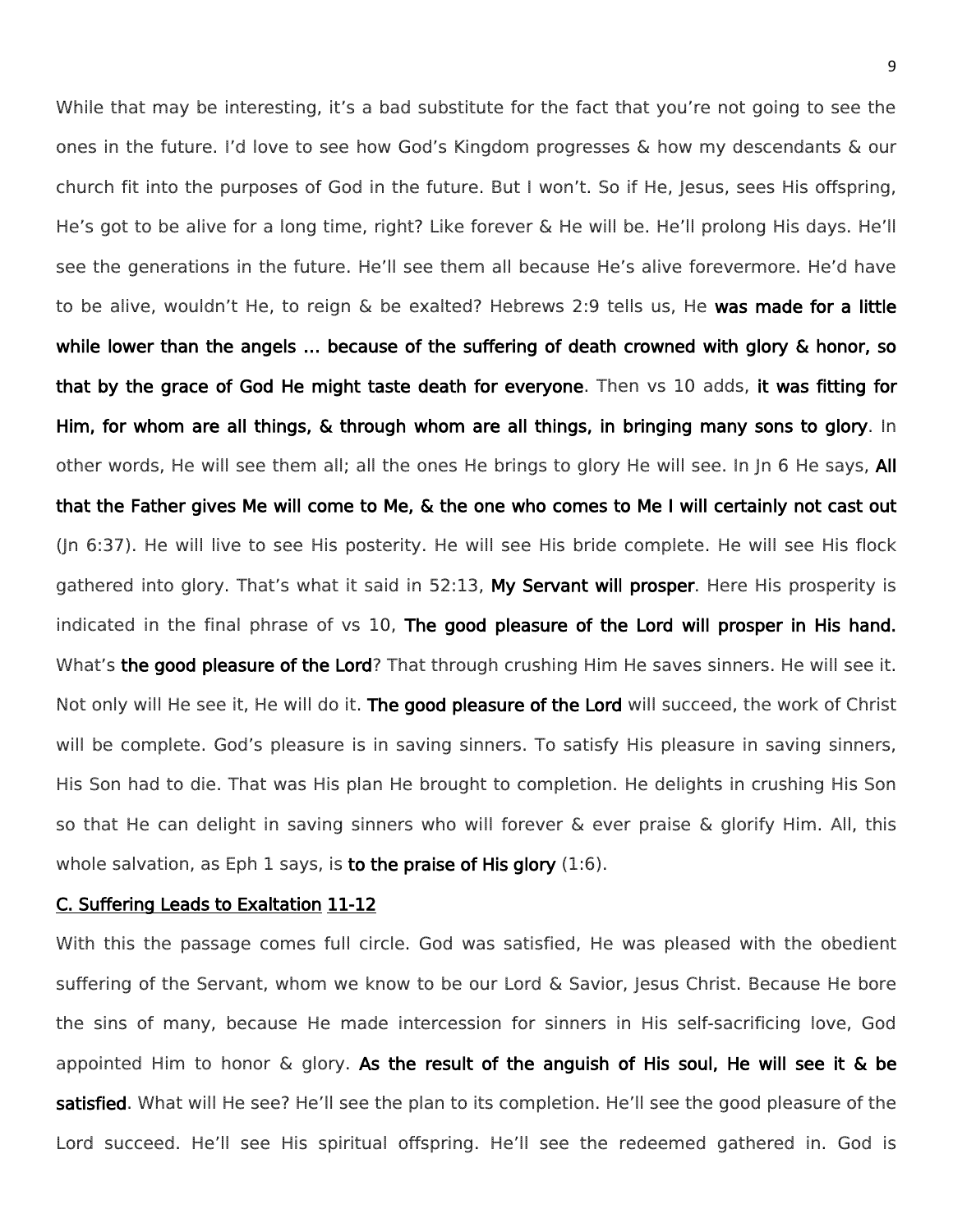satisfied by the atoning sacrifice of Christ, & Christ is equally satisfied by seeing all His children gathered around His throne forever. The spiritual offspring, the redeemed of all the ages, forever His bride, forever His sons & daughters, loving, worshiping, honoring, serving Him in His presence in the glories of eternal heaven. This Servant, though brought so low, was exalted. Though despised, rejected, & forgotten of men, He was most certain of finding His place of exaltation with God. Before Him every knee shall bow & every tongue confess that He is Lord (Phil 2:9-11). The passage closes the same way it starts, with the exaltation of the Servant.

This has been quick. We could, & maybe should, spend weeks unpacking all of this. But for today remember that all of us are sinful, guilty of perverting & violating God's law, & thus (in our fallen state) separated from Him & spiritually dead. But Jesus took on Himself His people's sin, guilt, grief, sorrow, & every other aspect of our fallenness. He voluntarily endured God's punishment for our evils. By doing so, He purchased peace & blessing from God for us. The suffering of Jesus was vicarious in a way that no other has or ever could be. He took our sins on Himself & made full atonement for them. While we were yet sinners, He died for us (Rom 5:8). He Himself knew no sin, but suffered, the just for the unjust, that we, sinners, might become righteous before God. Obviously, the suffering was substitutionary. While 53:3 makes clear He suffered as a man of sorrows, vss 4-6 reveal that His suffering wasn't for His own doing but in the place of others. The servant takes the chastisement of the many, who in exchange receive peace (53:5). His suffering is also atoning. Although the word *atonement* isn't used, the concept is clearly here. The language of guilt & iniquity (53:4-6) & sin itself (53:12), coupled with the language of substitution, recalls the entire sacrificial system of Israel. The Servant is portrayed as both the priest who makes an offering of atonement (52:15; 53:10) & the sin-bearing, sacrificial lamb Himself (53:4-7). He's the guilt offering (53:10), which according to the law of Moses would effect atonement & restore a covenant relationship with God (Lev 5:14-6:7; 7:1-10). In short, the suffering of the Servant provides a substitutionary atonement for the many, removing sin as well as its consequences & restoring a right relationship with God.